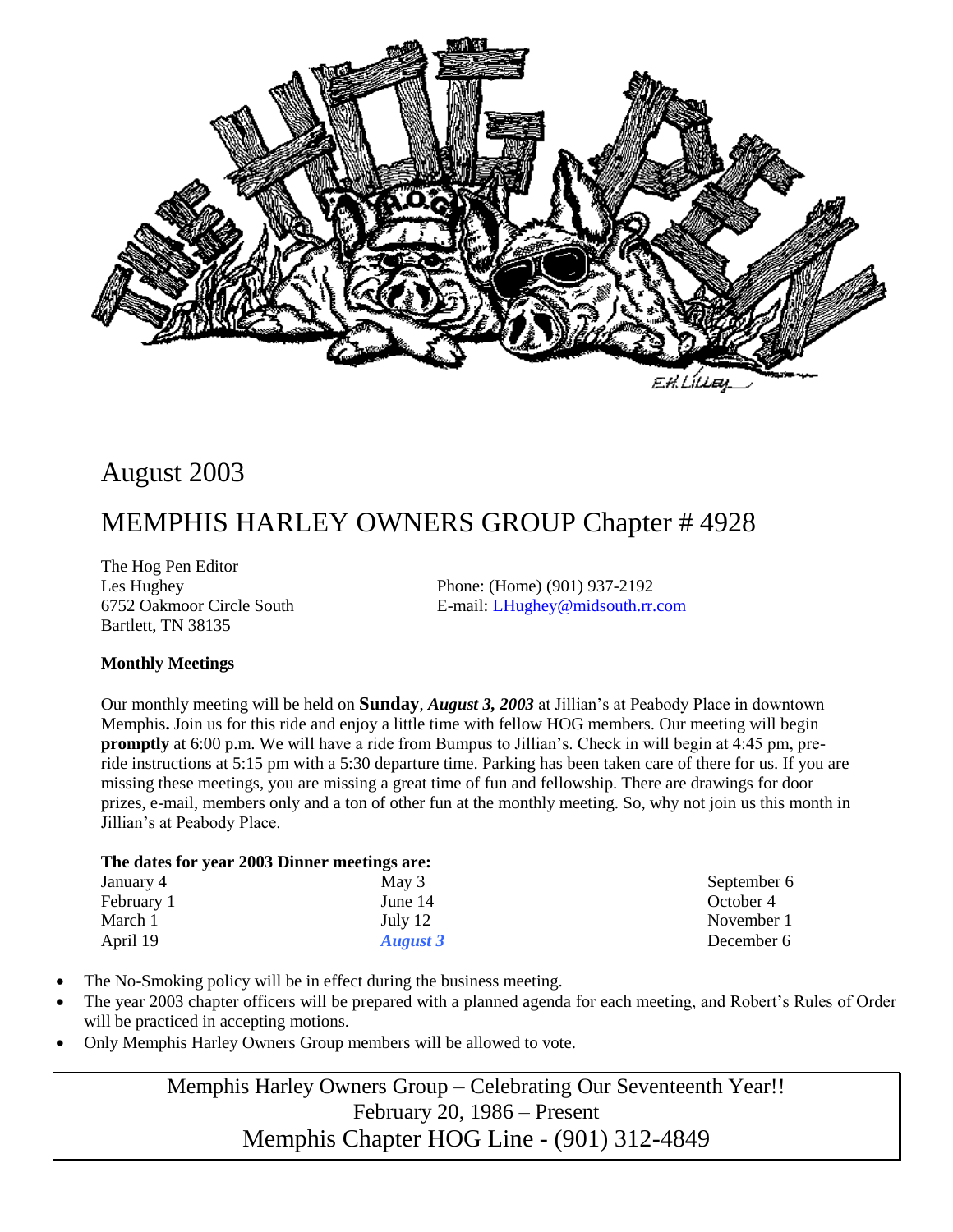## **2003 Chapter Officers**

| Director                  | J.T. Norris                                                                            | 901-761-8041 | jtn11@aol.com                                                                                                        |
|---------------------------|----------------------------------------------------------------------------------------|--------------|----------------------------------------------------------------------------------------------------------------------|
| <b>Assistant Director</b> | Walter Hughey Jr.                                                                      | 901-377-9544 | bugsrme@aol.com                                                                                                      |
| Treasurer/Hog Line        | Al Nelson                                                                              | 901-382-7707 | acnelson@mail.com                                                                                                    |
| Secretary                 | Lee Nelson                                                                             | 901-382-7707 | acnelson@mail.com                                                                                                    |
| <b>Activities Officer</b> | Jerry Rice                                                                             | 901-386-2100 | grice@cremeriusrice.com                                                                                              |
| <b>Safety Officer</b>     | Larry Allen                                                                            | 901-754-1038 | ldallen@msn.com                                                                                                      |
| Editor                    | Les Hughey                                                                             | 901-937-2192 | lhughey@midsouth.rr.com                                                                                              |
| Head Road Captain         | Steve Elder                                                                            | 901-332-2250 | selder4556@aol.com                                                                                                   |
| Road Captain              | <b>Buddy Smith</b>                                                                     | 901-870-1942 | wescopi4u@aol.com                                                                                                    |
| Road Captain              | Ed Lowe                                                                                | 901-353-0874 | Flhp1@aol.com                                                                                                        |
| Road Captain              | Jerry Hayes                                                                            | 662-895-9277 | CarDoctor@aol.com                                                                                                    |
| Road Captain              | Doug Adams                                                                             | 901-758-3233 | datunaboat@aol.com                                                                                                   |
| Road Captain              | Ron Hagen                                                                              | 901-458-9601 | ronaldhagen@yahoo.com                                                                                                |
|                           |                                                                                        |              | Road Captains - Les Hughey - Jerry Rice - Walter Hughey - Larry Allen - Ronnie Cobb - Curry Pruit – Mark Shute       |
|                           |                                                                                        |              | Road Captains - Ron Martel – Steve Strong - Brad Lackey - John Trainor - Aaron Shemper - Steve Krantz - Lee Sacharin |
|                           | Road Captains - Mel Scheuerman - Butch Moore - Tammie Dawson - Rose Styers - Al Nelson |              |                                                                                                                      |
| Ladies of Harley          | Rose Styers                                                                            | 901-387-4644 | rstyers@transactiongraphics.com                                                                                      |
| Sponsor Liaison           | Keith Gilooly                                                                          | 901-372-1121 | keith.gilooly@bumpusharleydavidson.com                                                                               |
| Historian                 | J. Carolyn Rice                                                                        | 901-386-2100 | jcarolynrice@prodigy.net                                                                                             |
| Good Samaritan            | Rose Styers                                                                            | 901-387-4644 | rstyers@transactiongraphics.com                                                                                      |
| Chaplain                  | <b>Albert Campbell</b>                                                                 | 901-377-7592 | harleyajc@aol.com                                                                                                    |
| Photographer              | Rod Beadle                                                                             | 901-388-0672 | rbeadle@bellsouth.net                                                                                                |
| Photographer              | Lynn Hull                                                                              | 901-224-8030 | av8tor@midsouth.rr.com                                                                                               |
| Web Master                | Joey Fili                                                                              | 901-753-9855 | jffili@aol.com                                                                                                       |
| Membership                | Ron Hagen                                                                              | 901-458-9601 | ronaldhagen@yahoo.com                                                                                                |
| Membership                | Ronnie Williams                                                                        | 901-767-6531 | rwilli27@midsouth.rr.com                                                                                             |

| 2003 Memphis H.O.G. Trailer List |                 |                   |  |  |  |
|----------------------------------|-----------------|-------------------|--|--|--|
| Allen, Larry                     | Cordova         | 901-754-1038      |  |  |  |
| Barnett, Dwain                   | <b>Bartlett</b> | 901-372-0852      |  |  |  |
| Benson, Bart                     | <b>Bartlett</b> | 901-753-6477 Home |  |  |  |
|                                  |                 | 901-301-0138 Cell |  |  |  |
| Breeden, Gerald                  | Collierville    | 901-854-6716      |  |  |  |
| <b>Scott Carter</b>              | Arlington       | 901-829-3230      |  |  |  |
| Davis, Keith                     | Rossville       | 901-861-0211 Home |  |  |  |
|                                  |                 | 901-533-0845      |  |  |  |
| Davis, Steven M                  | Red Banks       | 662-252-2891      |  |  |  |
| Fili, Joey                       | Memphis         | 901-412-9857      |  |  |  |
| Green, Jack                      | Memphis         | 901-213-9428      |  |  |  |
| Harris, David                    | Saulsbury       | 731-376-0049      |  |  |  |
| Hayes, Jerry                     | Olive Branch    | 662-895-9277      |  |  |  |
| Hudson, Dale                     | Germantown      | 901-292-3470      |  |  |  |
| Hull, Lynn                       | Cordova         | 901-757-5858      |  |  |  |
| Jackson, DeWayne                 | Memphis         | 901-299-4705      |  |  |  |
| Johnson, Paul                    | Cordova         | 901-755-9251      |  |  |  |
| Leathers, Allen                  | Eads            | 901-867-0719      |  |  |  |
| Long, Paul                       | Atoka           | 901-835-4148      |  |  |  |
| McDermott, Larry                 | Hernando MS     | 662-429-6803      |  |  |  |
| Mooney, Joe                      | Memphis         | 901-382-6407      |  |  |  |
| Newton, Daniel                   | W. Memphis      | 901-484-1865      |  |  |  |
| Pierce, John                     | Germantown      | 901-409-7170      |  |  |  |
| Todd, Ray                        | Arlington       | 901-867-0097      |  |  |  |
| Ward, Bob                        | <b>Brighton</b> | 901-475-0334      |  |  |  |
| Watts, Kevin                     | Marion AR       | 870-735-0800      |  |  |  |
| Williams, John                   | W Memphis       | 870-732-1665      |  |  |  |
| Williams Sami                    | Fads            | 901-465-4644      |  |  |  |

**10 Yr. Members**

#### *New Members!*

Leslie Carlson, Ron Barnhart, Mark Brown, Leslie Carlson, Richard Fletcher, Jay Fugatt, Luis Galano, Gary Hart, Tommy Harrison, David Henry, John King, Lisa Laird, Ronnie Long, Wesley & Amy Nunn, Joe Overstreet, Matt Overstreet, Carl Robertson, Greg Smith

#### *HAPPY BIRTHDAY!*

Kevin Cagle - 8/??, Jack R Lewis, Pat Roberts, Cindy Smith - 8/01 Donald Cameron, Tina Logan, Claud McCrory III, Jon Shook - 8/04 Bob Cooley - 8/06 DeWayne Jackson, John Williams - 8/07 Bernie Bernil - 8/09 Gary Hart, LeAnn Howerton - 8/11 Stephen Evans, Curry Pruit - 8/12 Lisa Laird, David Skinner - 8/13 Millie Knott - 8/14 Denise Omar - 8/15 Greg Laemmrich, Gary Stephens - 8/16 Bob Musolf, Donna Norris, Nadine Pruit - 8/17 Ken Meredith - 8/18 Sherry Rickards, John K Trainor - 8/19 James Wood - 8/20 Charles Mayer, Hugh Pulley - 8/21 Bart Benson - 8/22 Don Kelly, Myrna Perkins - 8/23 Alan D Caraway, Bobbi Williams - 8/24 Terry Pruett, Becky Ramos - 8/25 Harrison Wilder Jr. - 8/26 Alan Ginn - 8/27 Dona Wooten - 8/28 Dan Eisenbraun, Jeanette Rose - 8/29 E H Lilley - 8/30 Wesley Nunn - 8/31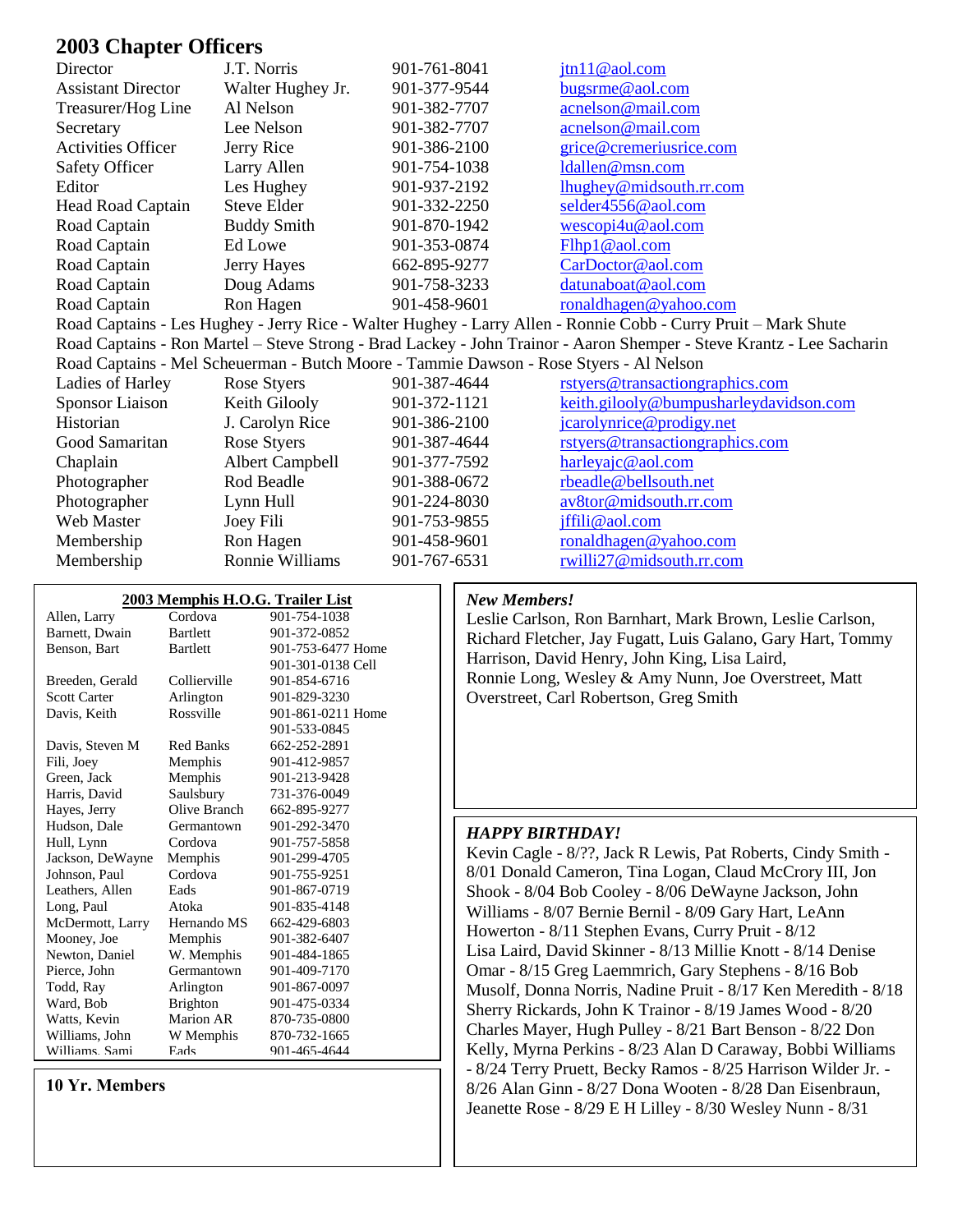## **Message from the Director:**

## Hello Memphis H.O.G.,

I hope that all of you came through the storm without too much damage. What a mess Mother Nature can inflict. I was without power for a week at home. Now that the storm & the rally are behind us, it's on to a ton of riding and fun times!!! Over the past few weeks, our great Activities Officer Jerry Rice & our great Head Road Captain Steve Elder have been hosting, mapping & planning some great rides and activities for all of you. There will be ton for you to choose from for the remainder of 2003!!! Like we said at the January and February meetings, we want each of you to have the "opportunity" to make, at a minimum, at least five events, rides or activities this year. We are going to have rides on every day of the week this year and at all different times. Some will be short and some long, some during the morning, some during the afternoon and some at night. We hope that you will come out and join the fun. I know that if you converse with those whom have participated thus far, you will learn how much fun we are having this year!!!

I also have some very exciting news!!! Al Nelson informs me that for the first time in the history of The Memphis Harley Owner's Group, we have over 500 members!!! We have crossed the 500-member plateau once previously, but after the purge of our list after renewals it always falls way below that number. We are 500+ and growing now!! Thank you to every single one of you for making this a great group of people!!! The politics have all but vanished and we are having a super duper fantastic & wonderful fun time this year!!! Thank you so much!!! Hey, what's this all about anyway? Riding & having fun!!! You got that right!!!

Please watch your email, please read the newsletter "in its entirety", please check the H.O.G. Line at least once a week as Jerry will be doing many updates and please check the website, that Joey works so hard on for you, on a regular basis.

We have recently updated your website with many new pictures, new graphics and new formats. If you do have any pictures from an event, please put them on a CD and take them to the Bumpus Parts counter and mark them "FOR JOEY" and please put the date of the event and the name of the event so that he can place the shots on our site. The parts guys will place them in the H.O.G. drawer for Joey to pickup.

Thank you for the great turnout for our June monthly meeting at Coletta's. We are looking for some fun places to have a couple of our remaining meetings this year. Stay tuned! Larry Allen and/or Jerry Rice just may have an announcement in this newsletter about our meeting for August.

Our ride to Grand Casino was super. We had a great turnout, a safe ride and lots of fun! Wasn't Branscomb Richmond fantastic!!! If you don't know or didn't get a chance to see him, just ask Carolyn Rice how good he was. Carolyn got a "one-on-one" with him!!! We also had a fantastic dinner ride to Vinegar Jims on July 10. The fellowship was priceless and the food was absolutely delicious. We ate way too much though. We hope that you will come and join us for these great outings anytime you have some free time on your schedule. Another great ride was for "Ride to Work Day" on July 16<sup>th</sup> that ended at Joe's Crab Shack for Bike Night and we had a fun ride on July 21st to Pepperoni's Pizzeria. Let's continue to come out for these rides and events. Jerry & Steve really pour their time and hearts into making these rides fun and safe for you.

The monthly meeting for July was a ride meeting to Bruce, MS. We had a great turnout and lots of fun! We had a beautiful ride down and then a short meeting once we arrived. We put some new laws into place for Bruce that day as our meeting was in their Mayoral & City Council chambers!!! Heck, we figured we'd just change a few things while we had some governmental authority!!! I'm kidding!!!  $\odot$  I do want to thank Joe & Tricia York for driving their truck & trailer to be there in case someone needed a tow. Also, thank you Joe for taking pictures for us.

Many of you have requested  $& I$  am still attempting to get my hands on the video of our Sam's Town ride on May 3rd that did air on Steel Dreams T.V. I will try and get that tape and show it at an upcoming event, meeting or activity. I believe Buddy & Cindy Smith have a copy? Again, their website is [www.steeldreamstv.com.](http://www.steeldreamstv.com/)

A short note to let everyone know that Steve & Linda Gilbert are continuing the healing process and doing very well. The tumor, which was miraculously discovered due to the accident, so far appears to be benign. The possibility exists that with no growth and no invasion to the brain, she can monitor the tumor and avoid surgery. She would rather watch it than have brain surgery with all of the possible pitfalls that come with any major surgery. Let's please keep Steve & Linda in our thoughts and prayers along with Jeannie Morrow as she continues to improve & Mike Logan as he continues his progress. Please also keep Angela Bisceglia in your thoughts and prayers on the loss of her husband Gene and please keep the family of Sandy Davis in your thoughts and prayers. Also, please remember our other riding friend's families that have endured losses as of late.

**OK, Heads up!!! Something very fun for our group is right around the corner!!!**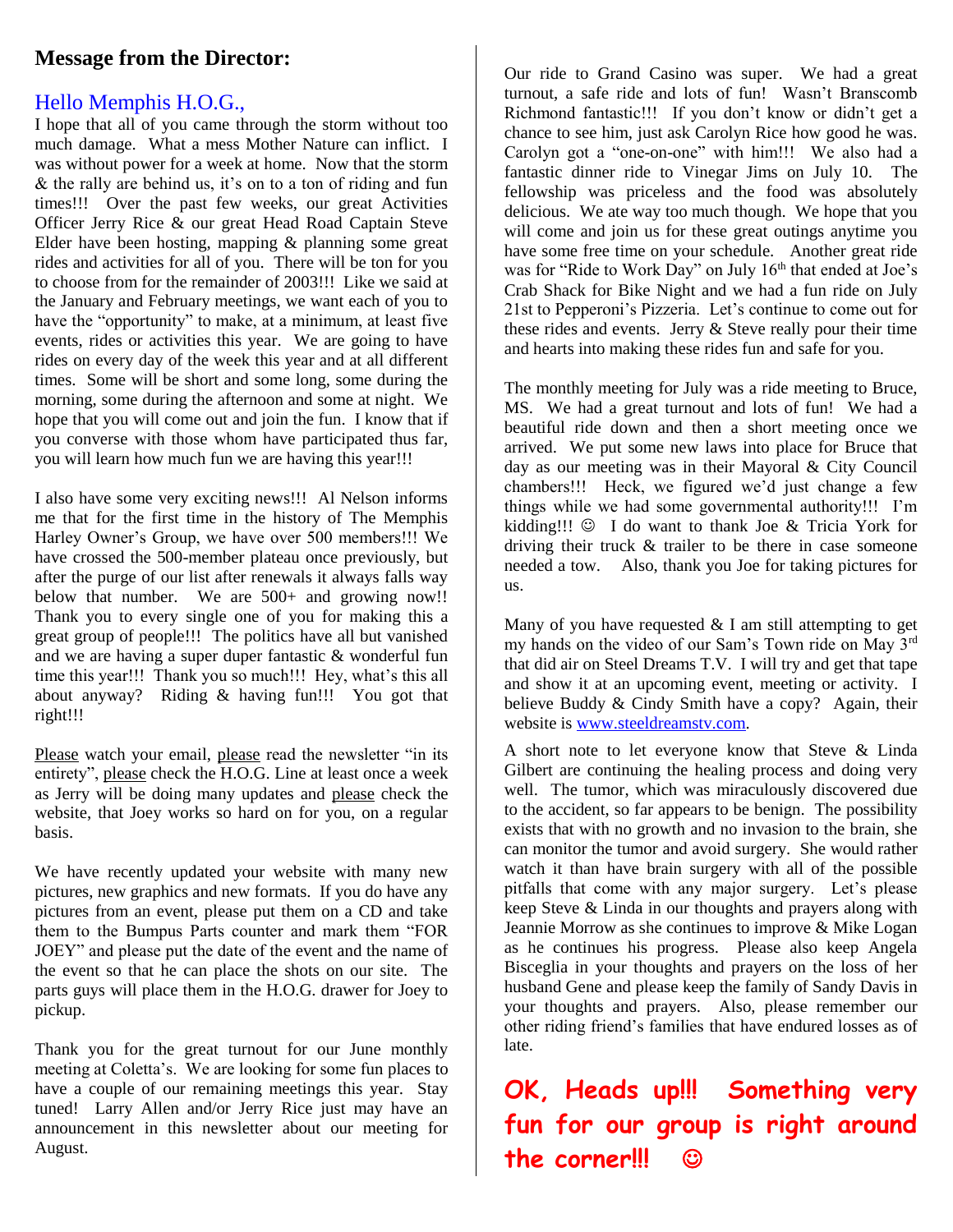The Memphis Harley Owner's Group "H.O.G. WALLER!" It will be held at the Cordova Bowling Center, "Rain or Shine", on Sunday September  $28<sup>th</sup>$  from 11:00-3:00. We have been blessed that two of our great members, Mary Denton & Donna Norris, have stepped up to manage this great event for us. We have the entire facility and the bowling is included. Members are free and guests will be charged \$5.00. One guest per member "PLEASE". We will be distributing member wristbands and selling guest wristbands for this event at many of our activities, rides and events leading up to this great day! Al Nelson will be providing a member's roster to the greeter's station at Bumpus and you will be able to go by there and pick up your wristbands starting August 15<sup>th</sup>. "PLEASE" try and go by early due to the fact it will assist us in planning for the food and drinks for our event. By the way, our great dealer is donating the food for the event!!! We began the planning for this event this past week at our monthly Officer's meeting and we have a ton planned for you on the outside with food, drinks and field events and if you get too hot, too cold (you never know that time of year if we will get a cold snap) or if it rains, we will move this fun inside. We plan to make this the absolute best H.O.G. WALLER that Memphis H.O.G. has ever seen!!! "BUT", this can only be accomplished with some great help from our great members. Mary & Donna will be calling on our members to step up and take roles within the event. We have many areas covered already and Donna will be sharing some information with you in this newsletter. Please make sure to read her article and please make sure to step up and assist where you can. This event is specifically for you as a member of Memphis HOG. If we all pitch in, we can make it an AWESOME day!!!

There are so many fun and exciting things to do coming up this year. Being a member of Memphis H.O.G. in 2003 will bring you many opportunities to meet new people and to have a ton of fun!!! But ...... this can only happen if you participate. Being an active member can and will bring you many "PERKS" as well!!! There are many other "SURPRISES" planned for YOU this year, but you must "PARTICIPATE" to benefit from them!!! We would like all 500+ members to benefit all the time from all we do. If you can make a ride or event, "PLEASE" do. We would love to have you aboard for the fun!!!

#### **Please get your email address to Keith Gilooly so that you may receive all the email blasts and you won't miss last minute updates, i.e. Dinner or Lunch Rides!!!**

#### **Keith's email address is: [keith.gilooly@bumpusharleydavidson.com](mailto:keith.gilooly@bumpusharleydavidson.com)**

Please keep in mind that you have several ways to keep up to date with "YOUR" club:

- The H.O.G. PEN NEWSLETTER
- The H.O.G. LINE 901.312.4849
- **•** Email Blasts (MOST IMPORTANT AVENUE)
- WEB SITE: [www.memphishog.com](http://www.memphishog.com/)

The greatest thing that you have going as a member of Memphis H.O.G. this year is that you have such a great T.E.A.M. (Together Everyone Achieves More) of officers to serve you. Please remember that they are all

"VOLUNTEERS." AND…. WHENEVER you see an officer, PLEASE pat them on the back, shake their hand and thank them for giving up their "PERSONAL TIME" to make this a great club for "YOU". We are working together as a T.E.A.M. so that we can give you the most fun year and the safest year that Memphis H.O.G. has ever seen!

## **!!! THANK YOU OFFICER'S FOR ALL YOU DO!!!**

I would also like to thank the Bumpus family along with Keith Gilooly. Please pay close attention to what they do for us, they do quite a bit and they will be doing a lot more this year for "YOUR" club. PLEASE thank them whenever you see them.

PLEASE don't sit on the sidelines this year. Join in the fun!!! Make sure not to forward club emails to nonmembers. This is for our members only. If you know someone that has a Harley and they want to have some fun, get them an application for National and local H.O.G. and tell them we cannot wait to meet them!!!

**!!! Hope to see all of you on the road very soon!!!**  Always remember H.O.G.'s Motto: *!!! RIDE & HAVE FUN!!!*

*- J.T.* 

*For the latest details of club events please call: Memphis H.O.G. Line* **(901) 312-4849**

**"E-Mail Surprise Contest" Check your e-mail on August 1, 2003 to see how to win!**

## *MEMPHIS H.O.G. IS PROUDLY SPONSORED BY BUMPUS HARLEY-DAVIDSON®*

## **Message from the Asst. Director:**

Let me be serious a few minutes. In the past few weeks we have been deeply saddened by the loss of several friends due to illness, sudden death and accidents. Our passion is riding and we all love motorcycles in spite of the inherent danger. In our pursuit of life we often forget the things that really matter. What is your purpose here on earth? What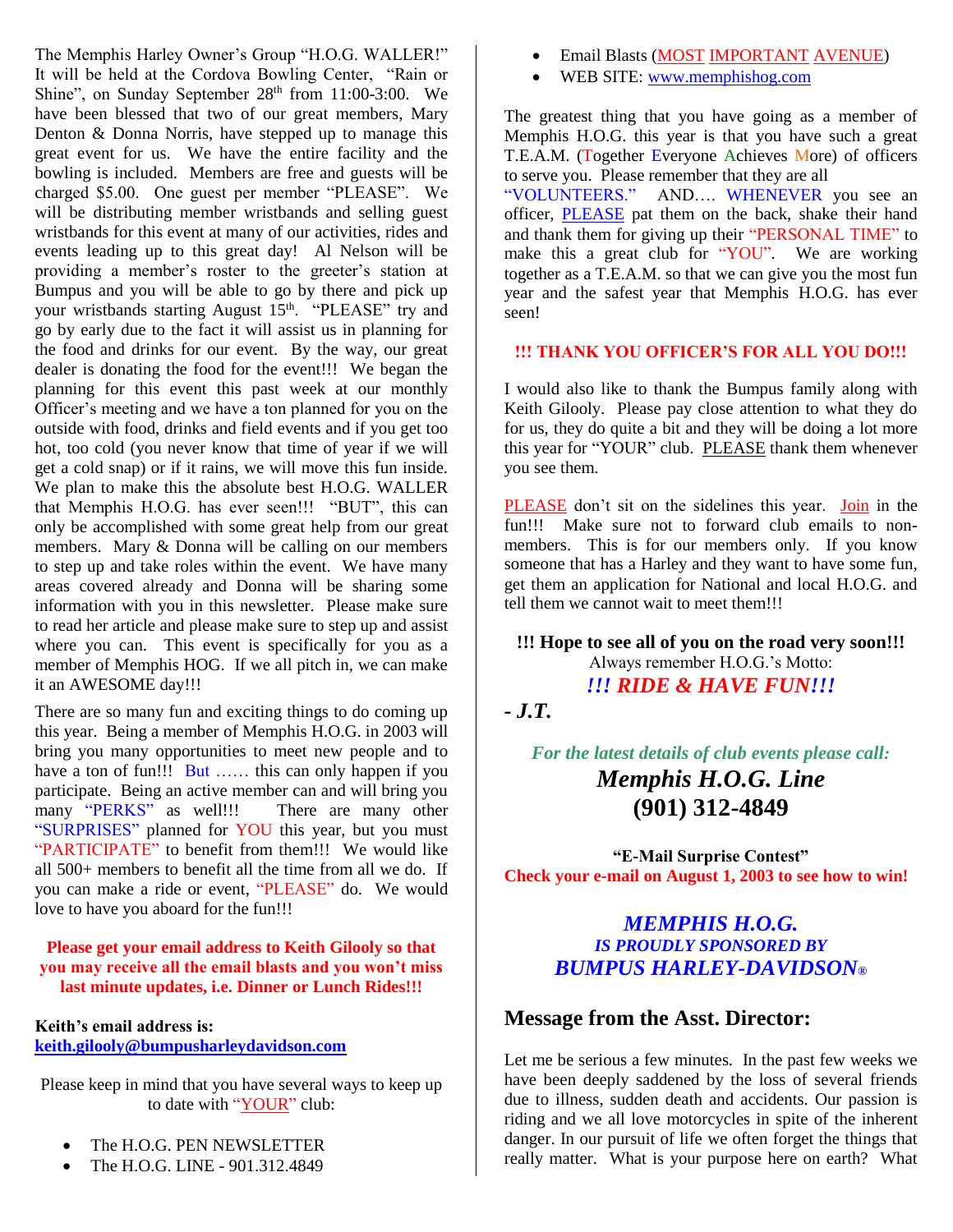are your priorities? What matters most? How would you want to be remembered? Would you take a moment to reflect on these things? Tell your family and friends you love them. Live each day like it is your last. Give someone a hug. Buy lemonade from the neighborhood kids. Laugh a lot. Enjoy a sunrise or sunset. Ride often. Buy some chrome. Take someone to dinner. We shouldn't waste our time disagreeing about trivial matters in light of our brief time here. Remember Gene Bisceglia, Russ Heiple, and Sandy Davis and pray for their families

## *- Walter*

## **Sunday Breakfast and Ride:**

Bob Ward will be conducting a breakfast ride from the Country Kitchen in Covington on the  $1<sup>st</sup>$  Sunday of each month at 8:30 am; please contact Bob for the latest details @ [harleylee604@aol.com.](mailto:harleylee604@aol.com)

## **Message from L.O.H.**

I hope everyone is enjoying the summer and taking advantage of the great riding weather. It gets a bit HOT in the Mid-South, so use caution and sun block when riding in the hot summer sun.

There are plenty of rides and events going on this summer. Sorry I missed the meeting ride to Bruce, MS for the Sawmill festival. I have never been there, so I can only imagine the fun. I went another direction with family, friends and other HOG members to float down the Current River in an inner tube. You can always count on beautiful scenery and icy cold water.ought to you by H.O.G.

A big thank you to Jeff and Michelle Bargainer, together with their family they roasted a whole hog for an appreciation dinner for the Memphis HOG. Thanks to all of the HOG members that came out that day.

The August LOH meeting will be at the Side Car Café on Sunday the  $17<sup>th</sup>$  at 2:00. Come by have a snack and relax for an hour.

## *- Rose*

## **Message from Activities Officer:**

Well the hot weather is here for sure! We knew it was coming but it always seems like we're never prepared (as if you could be prepared for 95 degrees with 75 percent humidity!). Anyway it won't stop us or spoil our fun. Our new check-in and staging procedure seems to have really speeded things up so we don't have to stand around in the heat as long. Hope you approve since you know we are all working hard to make things better.

We are headed back down to Clarksdale, Mississippi, on August  $9<sup>th</sup>$  to have lunch at Ground Zero Restaurant. This is a fun ride and there is a big festival going on that weekend there in Clarksdale so this will be a full day of fun. Watch for details as to departure time, etc.

On August 22<sup>nd</sup> the Ride Home comes through Memphis with a dealer party all day at Bumpus topped off with a street party on Beale Street that evening. We are working to secure parking spots for us and to plan a ride to Beale Street. Details to follow as they are worked out.

September brings us the Trail of Tears on the  $20<sup>th</sup>$  and the H.O.G. Waller on the 28<sup>th</sup>. If you are planning to ride to Chattanooga for the Trail of Tears and would like to travel with fellow chapter members then email me. I'll set up one or more groups so you won't have to travel alone.

This year your Chapter has taken full responsibility for the H.O.G. Waller. It seems (for some reason) that we've lost enthusiasm for this event and attendance has dropped the past few years. Make sure you come this year because we have a full day of fun activities (and, of course, great FOOD) planned for you. The event will be held at Cordova Bowling Center, 7945 Club Center Cove, from 11 am to 4 pm, on Sunday, September 28<sup>th</sup>. As you probably know Mary Denton and Donna Norris have graciously accepted to act as coordinators for this event. They are enthusiastic, have some great ideas and are already assembling a team of volunteers to insure that this years Waller is a great success. So if they contact you (or better yet why don't you contact them!) for help please jump on in. You won't regret it.

I announced at our July meeting that we are working with the folks who put on the Steel Pony Express rally in New Orleans for some special perks for Memphis Chapter members who attend. This same group organized and promoted the recent Renegade Rally at the Grand Casino so even if you haven't been to Steel Pony you know what a great job they do and how well organized their events are.

The rally is October  $23<sup>rd</sup>$  to  $26<sup>th</sup>$  in New Orleans. Visit their website: [www.steelponyexpress.com](http://www.steelponyexpress.com/) and check it out. What we need is 100 pre-registrations – yes that is paid, not just committed. The registration fee is \$50. I'm working with the company president on a very special package for our group but she has been on jury duty this week as I write this article and has been unable to confirm the details. If you would like to go, then please email me your information. As soon as the details are confirmed I'll contact you and we'll get the registrations going.

Ride safe and have fun!

*- Jerry*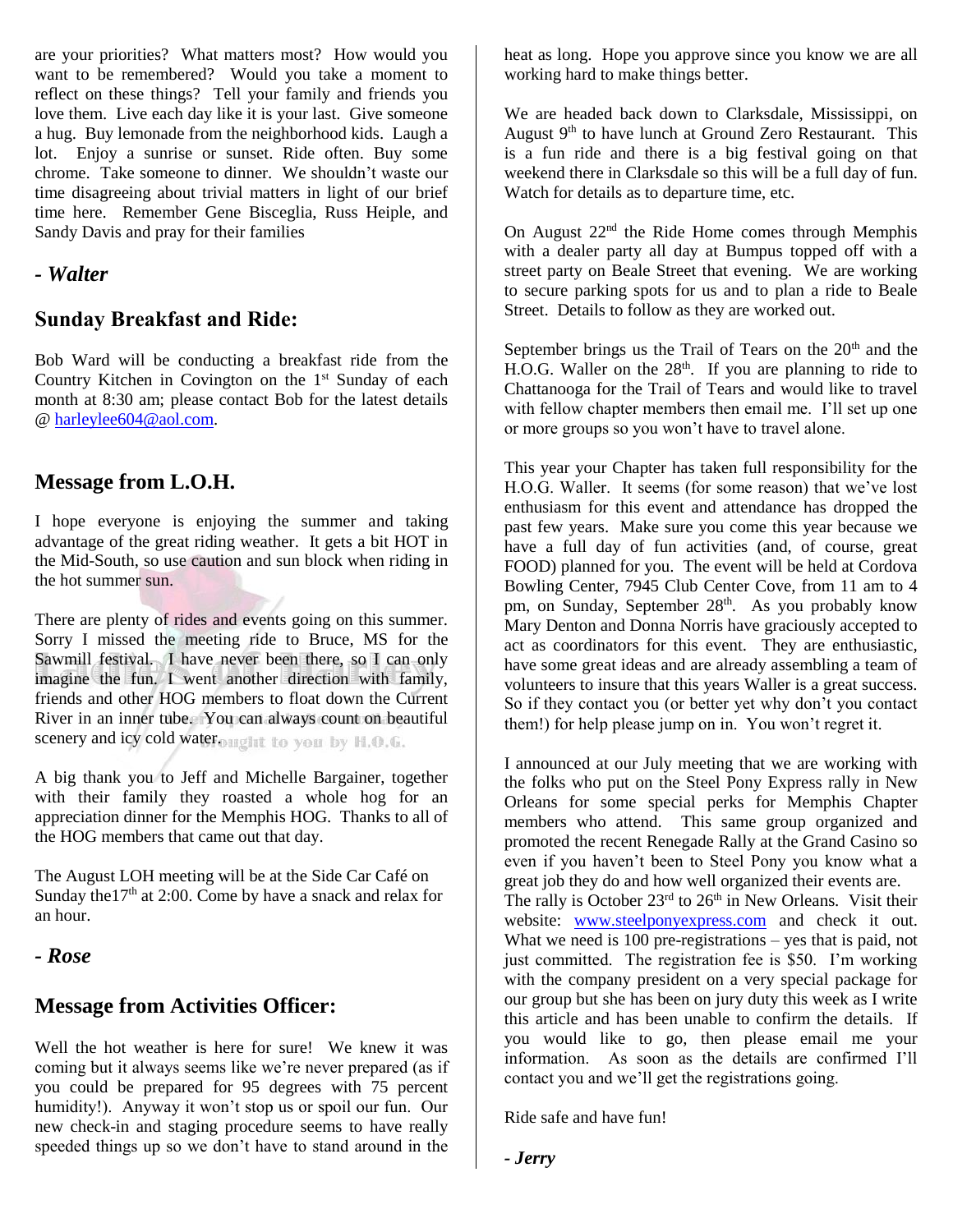## **Message from the Editor:**

This month we have an interesting article about a trip that some of our members recently traveled. I have included their story in this month's edition. If you have an interesting or funny story you would like to share with the group, please send your story to me via e-mail and I will publish your article to share with our group. Please send your article to[: lhughey@midsouth.rr.com.](mailto:lhughey@midsouth.rr.com) THANKS!

## *- Les*

**"E-Mail Surprise Contest " Check your e-mail on July 11, 2003 to see how to win!**



## **A HOOT OF A FUN TIME**

I wanted to write and let my fellow HOG members know about a great rally Jennie and I attended on June 12 through 14. It was not a Harley rally but the **HONDA HOOT** in Knoxville, TN. A friend and his wife who ride a Honda Gold Wing invited us. I know what you are thinking but read on anyway. We left on Wednesday in the rain and it kept drizzling most of the ride. Picked up a Beemer rider in Oak Ridge who wanted to tag along. I had a problem riding with these Honda and BMW bikers, as their bikes didn't make any noise. Quiet as sewing machines. Hard to tell the damn things are running, no noise and no vibration. **How boring!** Anyway we stayed at a nice log cabin house with a big hot tub in Pigeon Forge. The hot tub got put to use each night, isn't that right Jennie! The rally is held at the Chilhowie Park near the zoo site. It is a great place with lots of room and great parking. I was surprised to find out about 20% of the bikes attending were Harleys. The rally is open to all bikers. They had a huge indoor building that had a very well run registration and some of the best national vendors I have seen in awhile. They also had a huge vendor area outside which is the biggest I have attended outside of Sturgis or Daytona. I was like a kid in the candy store. There were also some great riding demonstrations and bike shows. The rally had a big festival and fireworks in downtown Knoxville that was awesome. The rally also had a ride to the town of Cumberland Gap for Thursday lunch. The town rolled out the red carpet; food was good as was the mountain scenery. We met a very interesting Harley couple from Canada who had been on the road touring for over 30 days who invited Jennie and I to sit with them for lunch. They told some great riding adventure

stories. Next day on Friday the guys went to Bushtec for the plant tour, a BBQ lunch and some awesome blue grass music. The girls went shopping. I have to say that Bushtec makes a quality trailer and the facility is first class. Friday night was a great dinner and party at the Museum of Appalachia. The facility has log cabins, barns etc from Daniel Boone's family and other interesting memorabilia. It is on about 75 plus acres. The food was great and again great country and conventional music put on by several bands. On Saturday we went on a ride to Deals Gap to slay the dragon. I have to take my hat off to my wife Jennie. She was the only lady that would go on the ride to slay the Dragon. She wanted the T-Shirt and she earned it riding on the back of my bike. My arms were aching and my floorboards now have less metal on them but it was worth the exhilarating trip. This is a must ride for bikers. In case you don't know about Deals Gap it is 338 curves in 11 miles. We took several other Mountain View side trips, which were great. Other than the rain on the way up the weather was sunny and mild temps. I also have to say Honda People are Friendly and not really much different from Harley folks. However, I will have to say there were less tattoos, piercing, and less skin than usual.

I would highly recommend this rally to the Memphis HOG Club members for a weekend trip. I know you won't be disappointed.

Ride and Have Fun - Larry and Jennie Allen

## **Message from the Treasurer:**

The Sawmill ride proved to be a lucky one for J. Carolyn Rice as she won our members only drawing for \$150.00, so next month we start over with \$50.00.

Well, it looks like our Chapter will be well represented at the 100<sup>th</sup> Anniversary Parade, in Milwaukee. I know of two members that got invitations for the big parade. So congratulations to J. Carolyn Rice & Suzie Whitten.

Have a Great Day!

## *- Al*

**Did You Know?** The club has a supply of patches and pins for sale. We have both large and small H.O.G. patches, Memphis Chapter rockers, and L.O.H. patches. We also have a nice Memphis H.O.G. pin. **Did you know we have a new style of patch? We have some of the** new reflective patches **in both large and small H.O.G. logos.** All can be purchased from the parts counter at Bumpus. There are also many new H.O.G. items including hats, t-shirts, bandanas, key chains, etc…. in the "Motor Clothes" section at Bumpus. Please see one of the ladies back in motor clothes for assistance.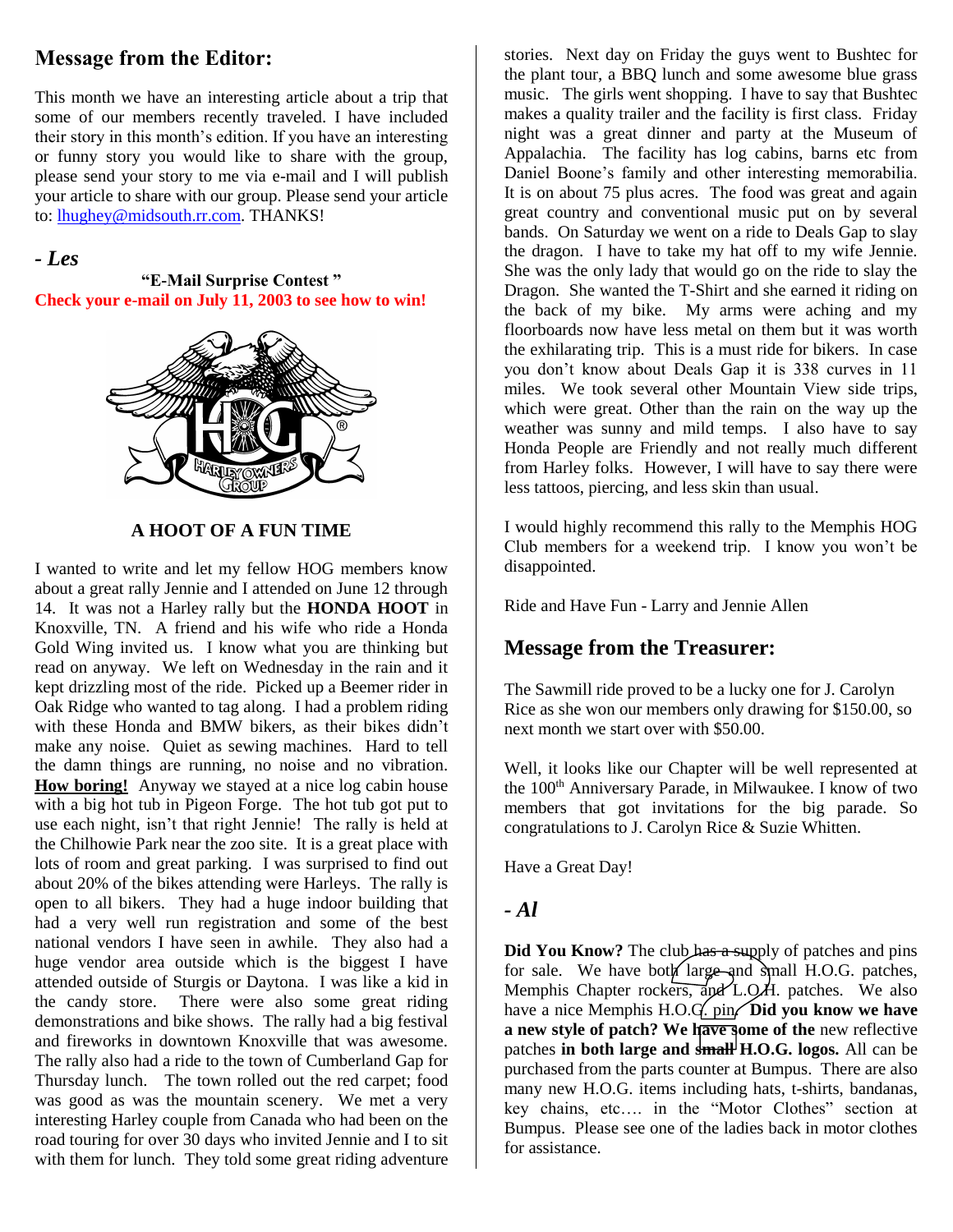## **Message from the Secretary:**

See me at the next meeting to get your copy of the 2003 Summer Roster. THANKS!

**Remember to Ride and Have Fun!** 

*- Lee*

## *Memphis H.O.G. Line (901) 312-4849*

## **THANK-YOU - THANK-YOU**

TO: Memphis Harley Owners Group:

I can't begin to express my gratitude for the lovely flowers, cards, email, thoughts and prayers you've sent or offered on my behalf. I'm healing slowly, but in time, I'll recover completely as the surgery removed all the cancer. Again, thank you all!

Jean Morrow

## **THANK-YOU - THANK-YOU**

## *Memphis H.O.G. Line (901) 312-4849*

## **Message from the Chaplain:**

Summertime, it's finally here, hot, hot, hot, but…. It's all good. Just ask those who went on the 4<sup>th</sup> of July ride to Tom Lee Park. A short summer storm blew up and blew upon us, wet, wet, wet but fun, fun, fun. What a great group of people to ride and fellowship with. They truly take the lemons and make lemonade. Thanks to Steve Elder, our head Road Captain, for doing such a great job in guiding us safely along the rides. We are so blessed to have such great men and women giving up their time and skills to help keep us safe. There are too many to mention by name but we are all grateful for all y'all do, BIG THANKS!!!

God is still riding in with answers to prayers and sending us good reports from the ones we have been praying for.

A special thanks goes to Mike, Michelle, Ginny, Alexis and Lindsey for all the HOG fixings and fellowship at their home and Ginny's playground. Ginny's playground has been a real blessing in her life. Ain't God good!

Down the highway, in His love,

*- Albert*

#### **"E-Mail Surprise Contest" Check your e-mail on August 1, 2003 to see how to win!**

## **From the Safety Officer:**

*Swerve or Panic Stop?*

By James R. Davis

It doesn't happen very often, but even while traveling on a freeway you can suddenly be confronted with an animal in your path. Certainly it happens with some frequency in the country, and on city streets you must be ever concerned about usually domesticated types.

Those of us who ride in the country tend to confront five types of animals with some regularity: deer, dogs, cattle, birds and horses in roughly that order of frequency. On surface streets there are usually just two varieties: dogs and children (both an animal and wildlife in my book.) Dogs on a freeway are usually road kill before you get to them.

If you see an animal in your path, given plenty of warning, the obvious best move is to slow down and give it as wide a clearance as possible. However, in the case of an animal that 'was in front of me out of nowhere' situation, you have an immediate decision to make ... to swerve and try to avoid it, or to panic stop.

That is a false choice to make! If you think that you can figure out where a deer is going to be in the next 5 seconds, you are dead wrong! But more than that, if you think that you can, in a panic, swerve your motorcycle and retain control of it - not run into oncoming traffic, or the side of the mountain, or off the road, or over steer it into a crash after avoiding the animal, or swerve right into the animal which has jumped into your new path, then you are probably also of the opinion that it can't happen to you in any event.

If you hit a cement truck at 5 mph you will probably walk away from it. If you hit ANYTHING while traveling at 50 mph or faster, you probably will not. The difference is your *speed*. Swerving does not reduce your *speed*. What it will do is give away some control.

Your best move is almost always to try a CONTROLLED panic stop. Do not lose control of your bike. Minimize the speed of impact. If you are good, and practiced, you might not hit anything at all. Even if luck is against you, you will probably still walk away from it.

I can hear it now: "Even if it's a child?" Absolutely! If that child decides to make a dash for his/her life and chooses (like you) the wrong direction to run in, then you will hit that child with a greater (faster) impact swerving to avoid him/her than if you try to stop the bike.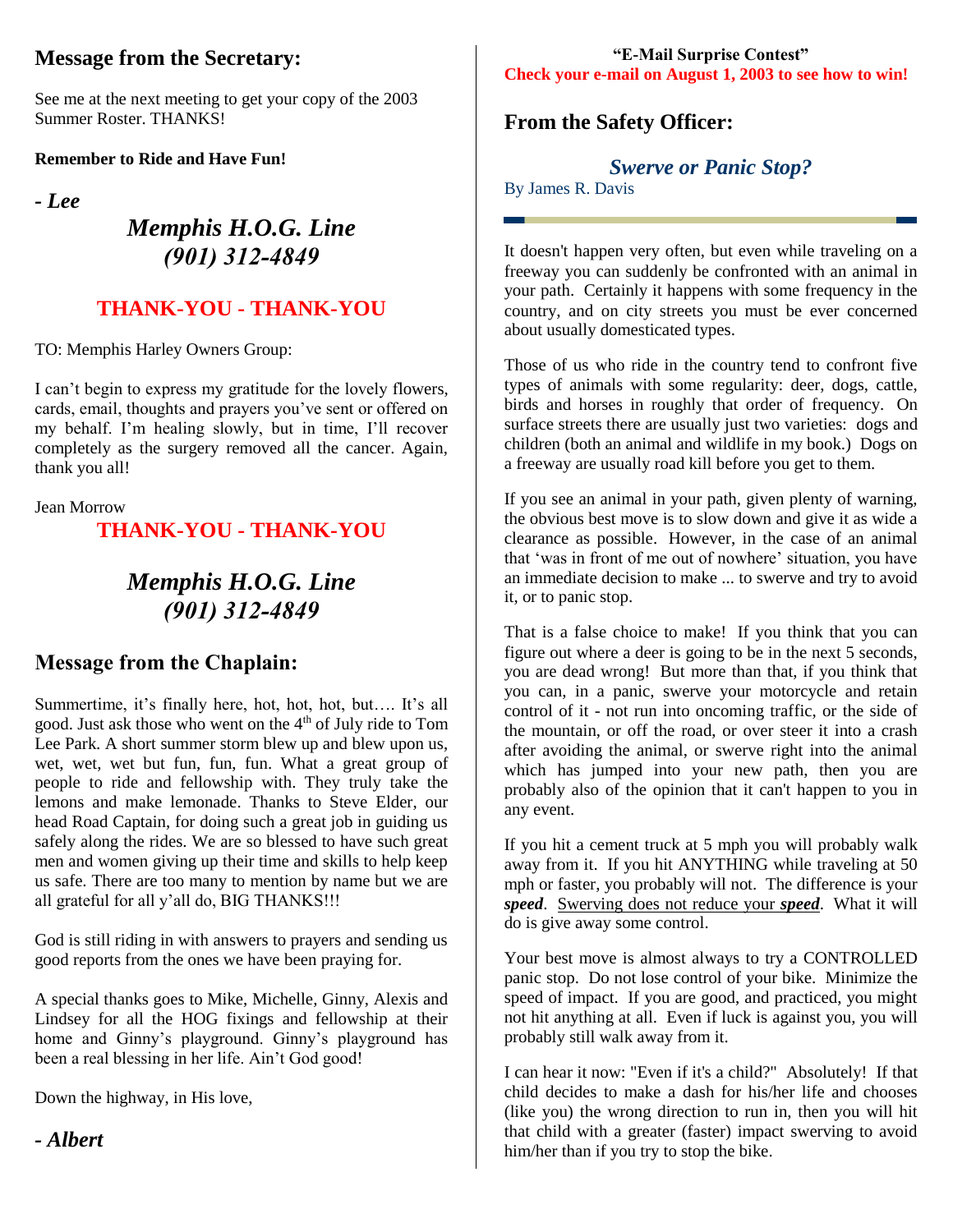Of course you aren't doing 50 mph or greater on city streets, right? You are covering your front brake while riding on city streets, right?

Play the odds in your head before you get into the situation. Condition yourself - bias yourself - panic stops are not a bad thing.

Copyright © 1999-2001 by The Master Strategy Group, all rights reserved

#### **KEEP THE SHINEY SIDE UP AND THE WIND IN YOUR FACE**

*- Larry*



## *MEMPHIS H.O.G. IS PROUDLY SPONSORED BY BUMPUS HARLEY-DAVIDSON®*

## **For Sale:**

2000 Heritage Softail, Black, 30k highway miles, always dealer maintained, new tires, and of course extra chrome. I bought a new bike and my wife says something has to go, the extra bike or me. I am the original owner and have all the history. \$16,000. Contact Robert at 901-382-7400 work, 901-755-6018 home, and 901-870-6060 cell.

'95 Harley Custom Springer soft-tail classic, black with over \$5,000 in chrome additions, 5800 miles, like new, \$16,000; Call 901-759-9353.

## **The HOG PEN**

Memphis Harley Owners Group Newsletter 6752 Oakmoor Circle S. Bartlett, TN 38135



'01 Harley Davidson Fatboy, white, extended warranty, Dealer serviced, very low mileage. Vance and Hines exhaust, Kuryakyn lights, many other extras. Immaculate condition. Call Eva at 901-355-6836.

'01 Harley Davidson Fatboy, black, Extended warranty, Dealer serviced, very low mileage. Vance and Hines exhaust, Kuryakyn lights, many other extras. Immaculate condition. Call Eva at 901-355-6836.

1999 H-D Sportster XLH 883/1200 All Screamin' Eagle parts w/Hyper-Charger. Under 12,000 miles. 2 years left on extended warranty. \$7000.00 obo - Call (901) 872-3823 leave detailed message.

2000 Buell Blast Vance & Hines exhaust w/ K&N filter, windshield, tank bag, etc. Under 2500 miles. 2 years left on extended warranty. \$3000.00 obo - Call (901) 872-3823 leave detailed message.

## **Want to do something cool?**

Our sponsoring dealership, Bumpus H/D is offering an experienced Rider's Edge Course for \$75.00. This is a great way to learn something new about riding safely. If you have never taken a safety class or even if you have taken a safety class some years ago, there is always something new to learn. They have the best instructors in this part of the country teaching this course and they make it fun to learn. Not to mention Harley-Davidson will give you a \$ 50 rebate coupon to use for chrome on that fancy dresser or custom Softail or whatever type of Harley you ride. You can't beat a deal like this anywhere. The cost - \$75, the rebate from Harley \$50, your actual out-of-pocket cost is only \$25. This is a GREAT value and is impossible to pass up. Go by the parts counter today or contact someone at Bumpus and ask where to sign up for this GREAT value before the deal goes away. You, (and your insurance provider) will be glad you did.

## *- Editor*

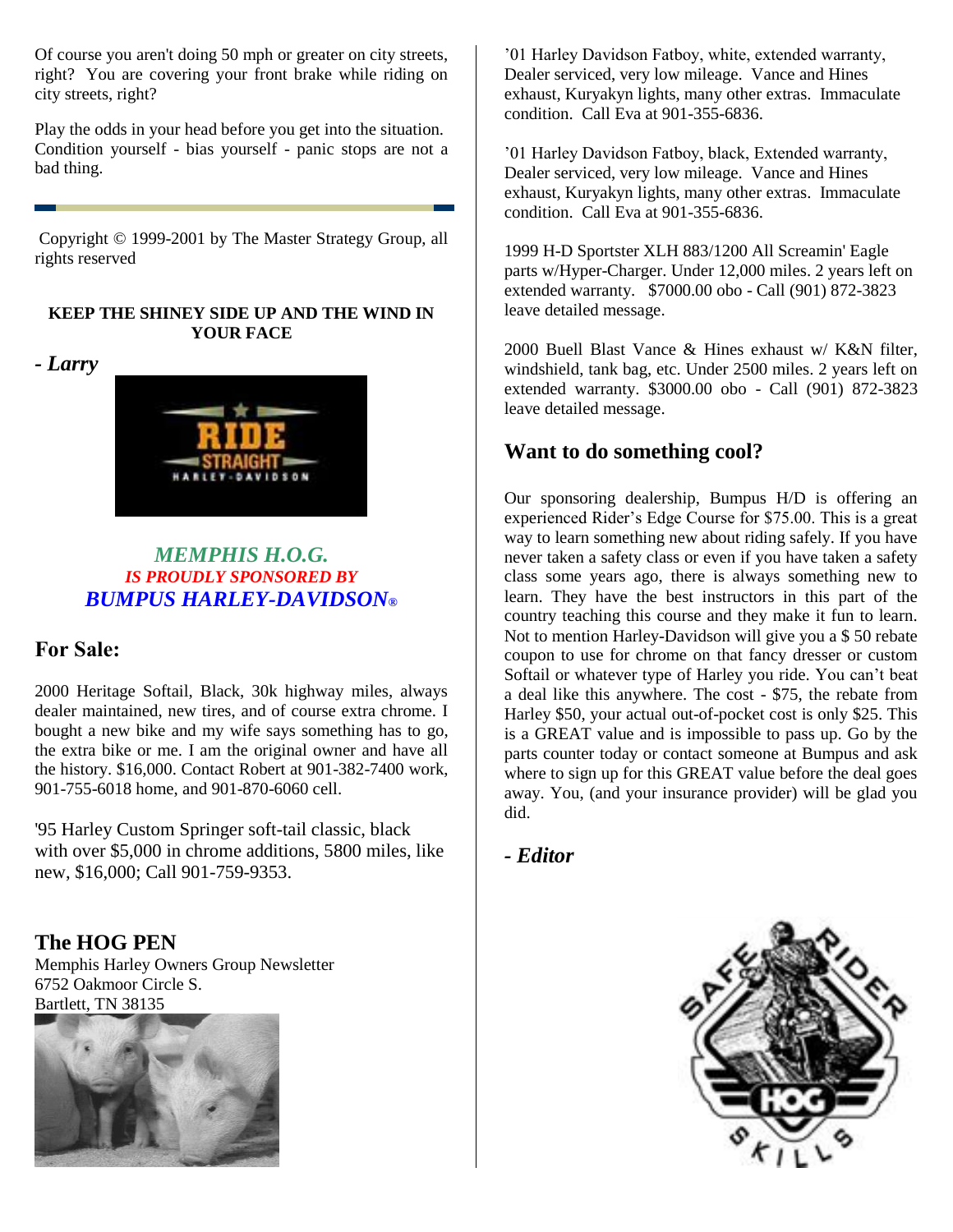## *PAID ADVERTISING*

These Memphis H.O.G. members have paid to advertise their business in our newsletter to help offset the cost of publication. Please patronize these businesses as they assist us with our club the *Memphis H.O.G.*

#### **- Editor**

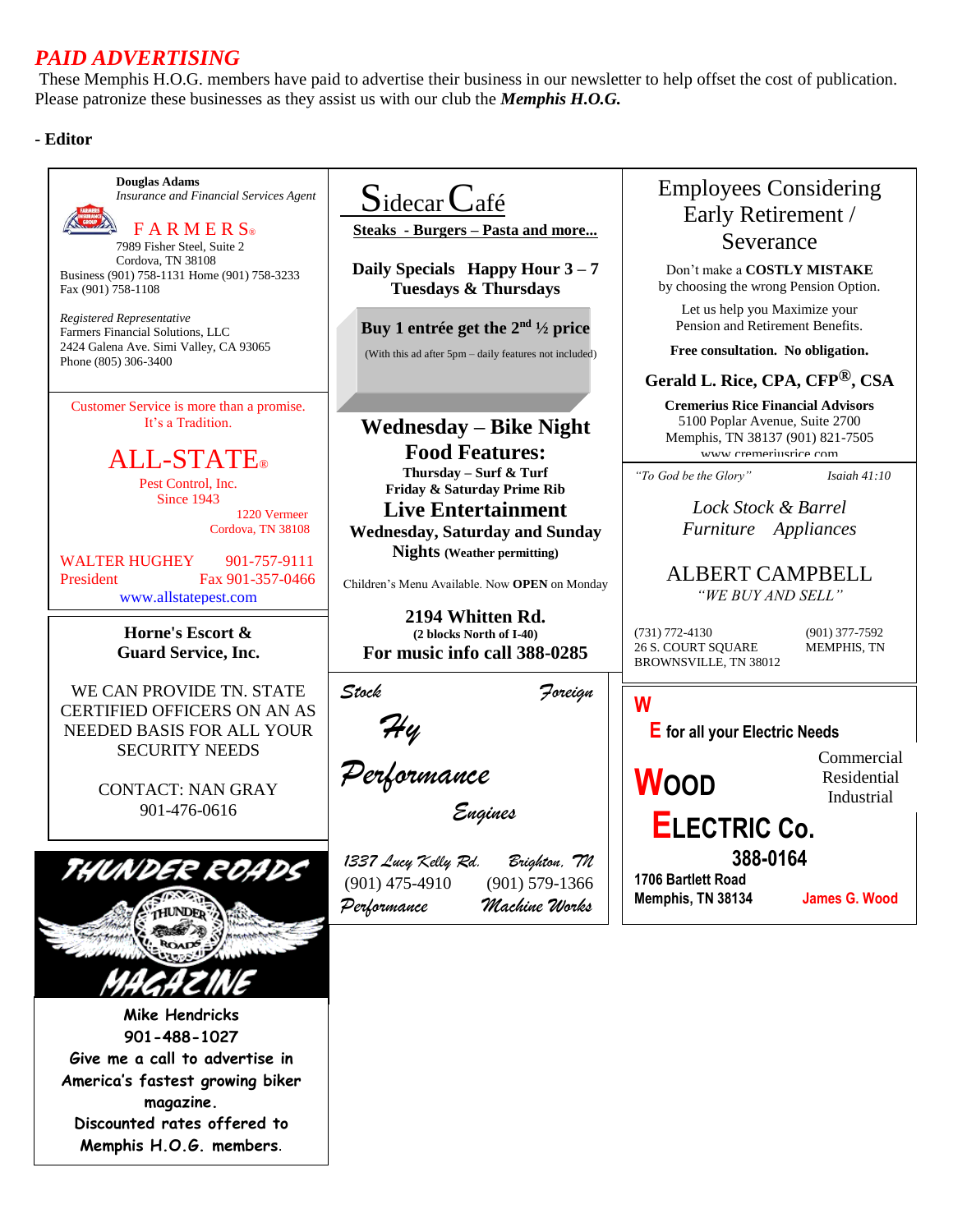

#### V O L U N T E E R F U N D R A I S I N G C O M M I T T E E

# **FRIENDS OF NRA**

**ANNUAL FUNDRAISER EVENT FOOD, FUN, PRIZES, GAMES, AUCTIONS, AND PRETTY GIRLS** THURSDAY OCTOBER 9th, 2003 DOORS OPEN AT 6:00 P.M. EVENT STARTS AT 7:00 P.M.

## *WOODLAND HILLS COUNTRY CLUB 1111 HOUSTON LEVEE ROAD*

TICKET PRICE OF \$60 INCLUDES: ADMISSION TO THE EVENT DINNER, SERVED BUFFET STYLE

## ENTRY FOR DOOR PRIZES

## GRAND DOOR PRIZE WILL BE YOUR CHOICE:

SUZUKI 500cc ATV with TRAILER

15 ft BOAT with TRAILER, 25 hp MOTOR

MANS or LADIES, GOLD & DIAMOND ROLEX (MUST BE PRESENT TO WIN)

## SPECIAL GUEST: WAYNE LA PIERRE

EXECUTIVE V.P. OF THE NATIONAL RIFLE ASSOCIATION & AUTHOR (SCHEDULED TO APPEAR)

**FRIENDS OF THE NRA IS A NOT FOR PROFIT ORGANIZATION. FUNDS RAISED DO NOT GO INTO THE NRA GENERAL FUND.** HALF OF ALL FUNDS RAISED COME BACK TO TENNESSEE. THIS FUND SUPPORTS THE NATIONAL FIREARMS MUSEUM & EDUCATIONAL PROGRAMS, LIKE "EDDIE EAGLE", AND HELPS SUPPORT OLYMPIC COMPETITORS WHO NEED FINANCIAL HELP. DONATIONS ARE ACCEPTED & ARE TAX DEDUCTABLE. TICKETS ARE AVAILABLE AT MOST AREA GUN SHOPS, OR CALL 901-324-8346 DURING BUSINESS HOURS, OR SEND E-MAIL TO [WSLANGHAM@JUNO.COM](mailto:WSLANGHAM@JUNO.COM) FOR TICKETS OR INFORMATION.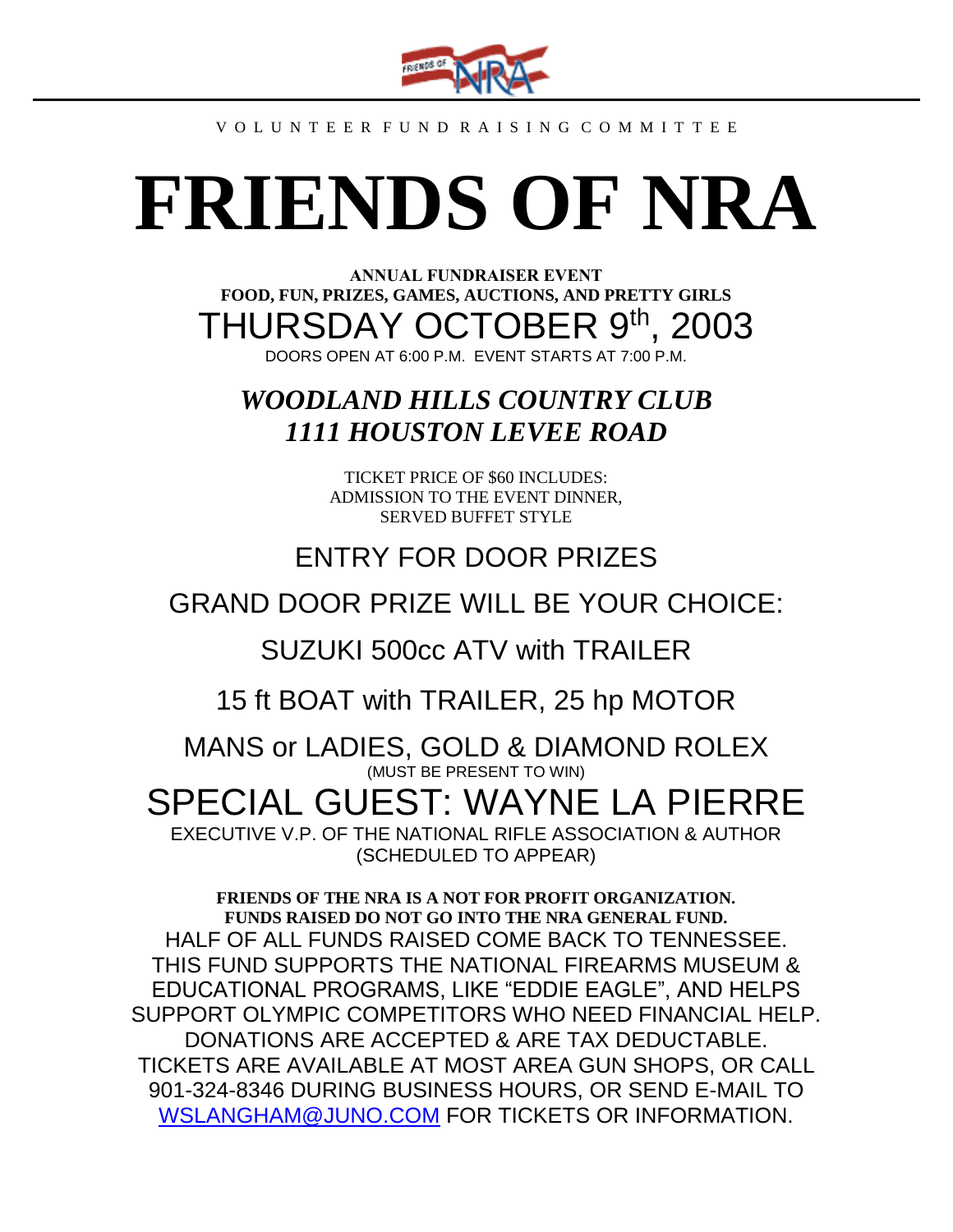| <b>August 2003</b>                                                                                                                                                                                                               |                                                                    |                |           |                                                                                                |                                                         |                                                                               |
|----------------------------------------------------------------------------------------------------------------------------------------------------------------------------------------------------------------------------------|--------------------------------------------------------------------|----------------|-----------|------------------------------------------------------------------------------------------------|---------------------------------------------------------|-------------------------------------------------------------------------------|
| <b>Sunday</b>                                                                                                                                                                                                                    | <b>Monday</b>                                                      | <b>Tuesday</b> | Wednesday | <b>Thursday</b>                                                                                | <b>Friday</b>                                           | <b>Saturday</b>                                                               |
|                                                                                                                                                                                                                                  |                                                                    |                |           |                                                                                                | $\mathbf 1$                                             | $\overline{2}$                                                                |
| 3 (N) Breakfast<br>Ride - Country Kitchen<br>in Covington 8:30 am<br>(C) Chapter Meeting at<br>Jillian's @ Peabody<br>Place @ 6:00 p.m.<br>Ride will leave Bumpus<br>for the meeting at 5:15.<br>Please be at Bumpus<br>by 4:45. | 4 (C)<br>H.O.G. Officers<br>Meeting $-$<br>Allenberg Cotton<br>Co. | 5              | 6         | $\overline{7}$                                                                                 | 8                                                       | 9 (C) Ride to<br>Ground Zero<br>Restaurant in<br>Clarksdale, MS<br><b>TBA</b> |
| 10                                                                                                                                                                                                                               | 11                                                                 | 12             | 13        | 14                                                                                             | 15                                                      | 16                                                                            |
| 17 <sub>(C)</sub><br>L.O.H. meeting @ Side<br>Car Café @ 2:00 p.m.                                                                                                                                                               | 18                                                                 | 19             | 20        | 21                                                                                             | 22 (M) The Ride<br>Home Street Party<br>on Beale Street | 23                                                                            |
| 24<br>31                                                                                                                                                                                                                         | 25                                                                 | 26             | 27        | 28 (O) & (M) 100 <sup>th</sup><br>Anniversary<br>Celebration<br>Milwaukee, WI thru<br>Aug 31st | 29                                                      | 30                                                                            |

Event disclaimer legend: (C) Closed Event –chapter members and one guest per member (O) Open event – chapter members, National HOG members and other guests as permitted by host (M) H.O.G. Member Event – National H.O.G. members only (N) Non-HOG Event – open to anyone